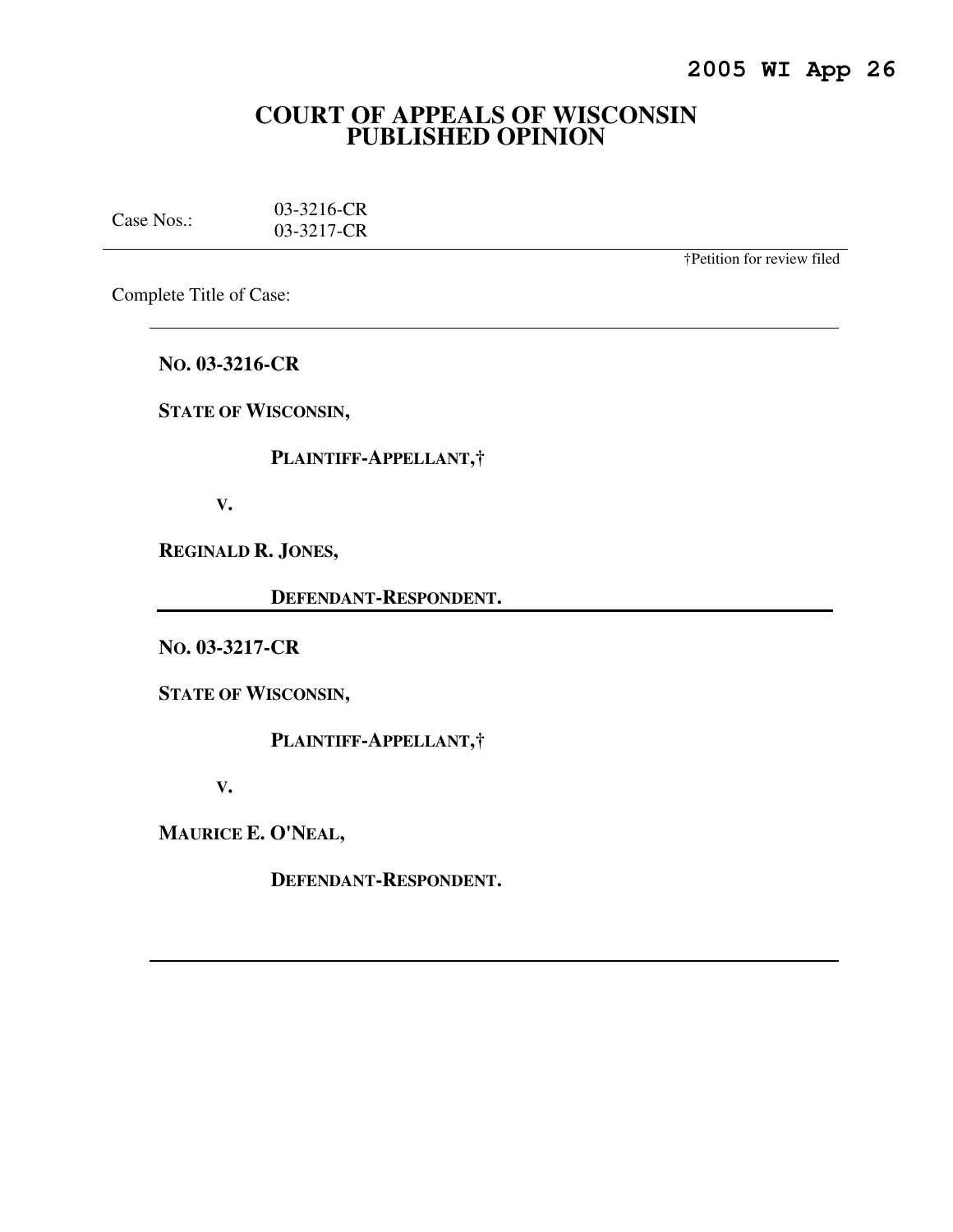| <b>Opinion Filed:</b>                      | January 26, 2005                                                                                                                                                                                                                                                                                         |
|--------------------------------------------|----------------------------------------------------------------------------------------------------------------------------------------------------------------------------------------------------------------------------------------------------------------------------------------------------------|
| Submitted on Briefs:                       | November 23, 2004                                                                                                                                                                                                                                                                                        |
| <b>JUDGES:</b><br>Concurred:<br>Dissented: | Anderson, P.J., Nettesheim and Snyder, JJ.                                                                                                                                                                                                                                                               |
| Appellant<br>ATTORNEYS:                    | On behalf of the plaintiff-appellant, the cause was submitted on the briefs<br>of Peggy A. Lautenschlager, attorney general, and Sarah K. Larson,<br>assistant attorney general.                                                                                                                         |
| Respondent<br>ATTORNEYS:                   | On behalf of the defendant-respondent, Reginald R. Jones, the cause was<br>submitted on the brief of <i>John P. Tedesco</i> , assistant state public defender.<br>On behalf of the defendant, Maurice E. O'Neal, the cause was submitted<br>on the brief of <i>Attorney Jess Martinez</i> , of Waukesha. |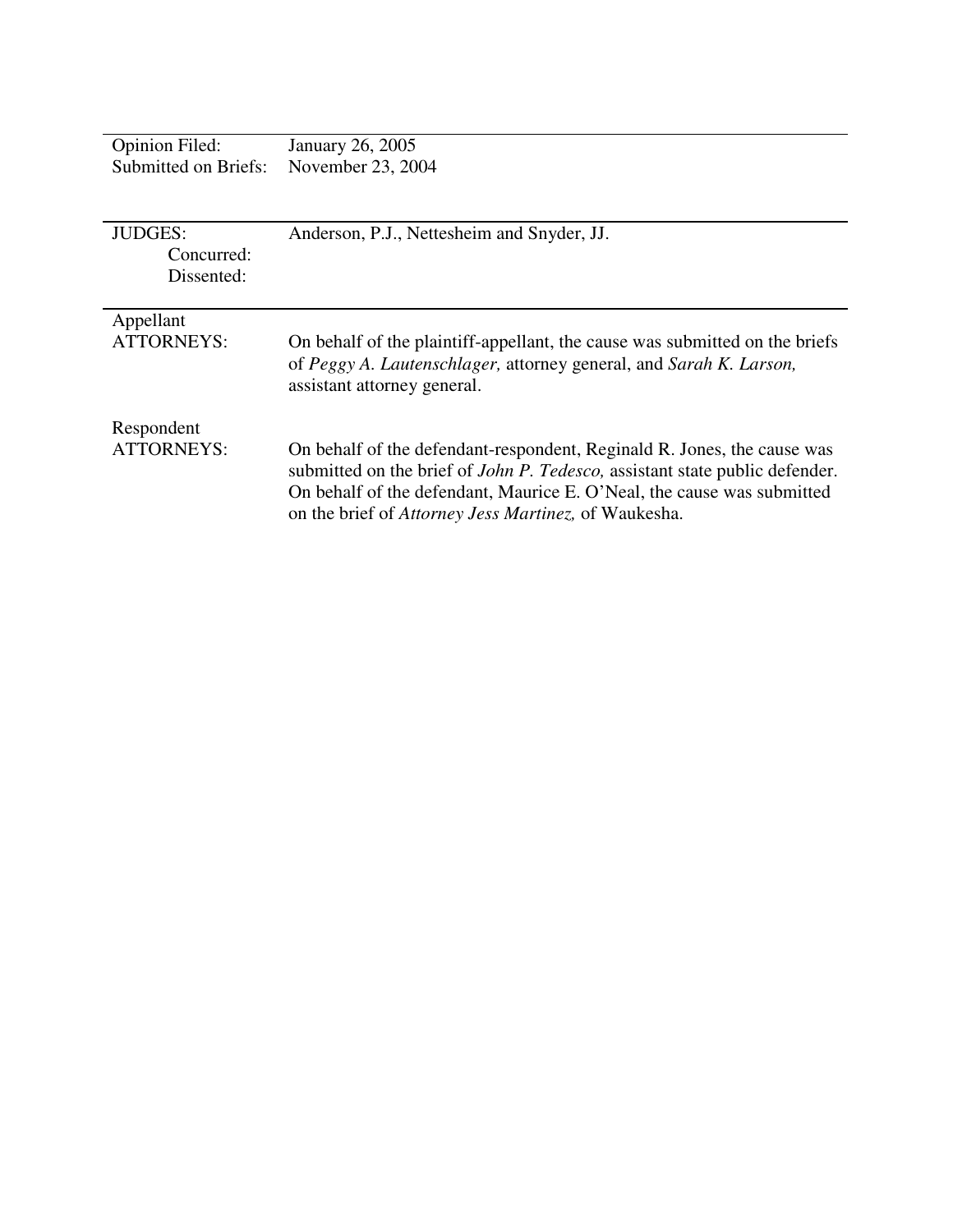# **2005 WI App 26**

## **COURT OF APPEALS DECISION DATED AND FILED**

## **January 26, 2005**

**Cornelia G. Clark Clerk of Court of Appeals**

#### **NOTICE**

 **This opinion is subject to further editing. If published, the official version will appear in the bound volume of the Official Reports.** 

**A party may file with the Supreme Court a petition to review an adverse decision by the Court of Appeals.** *See* **WIS. STAT. § 808.10 and RULE 809.62.** 

| <b>Appeal Nos.</b> | $03-3216$ -CR |
|--------------------|---------------|
|                    | $03-3217$ -CR |

**Cir. Ct. Nos. 03CF000210 03CF000211**

## **STATE OF WISCONSIN IN COURT OF APPEALS**

**NO. 03-3216-CR** 

**STATE OF WISCONSIN,** 

 **PLAINTIFF-APPELLANT,** 

 **V.** 

**REGINALD R. JONES,** 

 **DEFENDANT-RESPONDENT.** 

**NO. 03-3217-CR** 

**STATE OF WISCONSIN,** 

 **PLAINTIFF-APPELLANT,** 

 **V.** 

**MAURICE E. O'NEAL,** 

 **DEFENDANT-RESPONDENT.**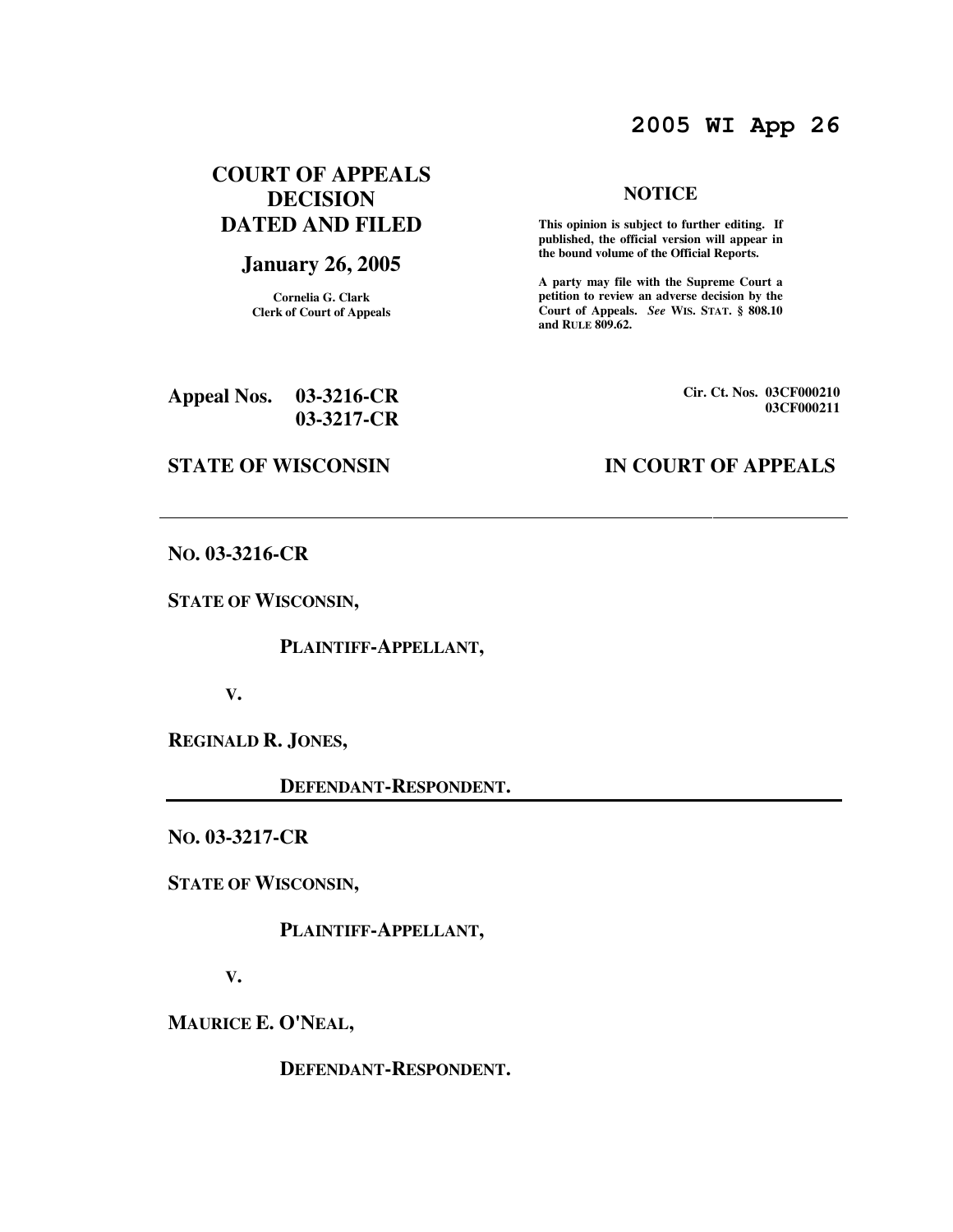APPEAL from an order of the circuit court for Sheboygan County: JAMES J. BOLGERT, Judge. *Affirmed*.

Before Anderson, P.J., Nettesheim and Snyder, JJ.

¶1 NETTESHEIM, J. The State of Wisconsin appeals from an order suppressing evidence obtained during a consent search of an automobile driven by Maurice E. O'Neal. The evidence recovered resulted in charges against O'Neal and the passenger in his vehicle, Reginald R. Jones. $<sup>1</sup>$  The issue in this case is</sup> whether O'Neal was seized within the meaning of the Fourth Amendment when he consented to the search. We conclude that he was and therefore his consent was invalid. We affirm the trial court order.

#### *Background*

¶2 The facts underlying the issue on appeal are not disputed. On April 9, 2003, at 1:49 a.m., Sheboygan County Sheriff's Deputy Brent Multer obtained a radar reading of a vehicle traveling in excess of the posted speed limit on Highway I-43 in Sheboygan county. Multer pursued and stopped the vehicle. Multer advised the driver that he had been stopped for speeding, and he asked both the driver and the passenger for identification, which identified O'Neal as the driver and Jones as the passenger.<sup>2</sup> Multer then asked where they were going. Jones responded that they were headed to Green Bay to visit his girlfriend. Multer

 $\overline{a}$ 

<sup>&</sup>lt;sup>1</sup> On December 22, 2003, this court granted the State's motion to consolidate the appeals.

<sup>&</sup>lt;sup>2</sup> There were two young children, ages nine months and eighteen months, asleep in the backseat of the vehicle.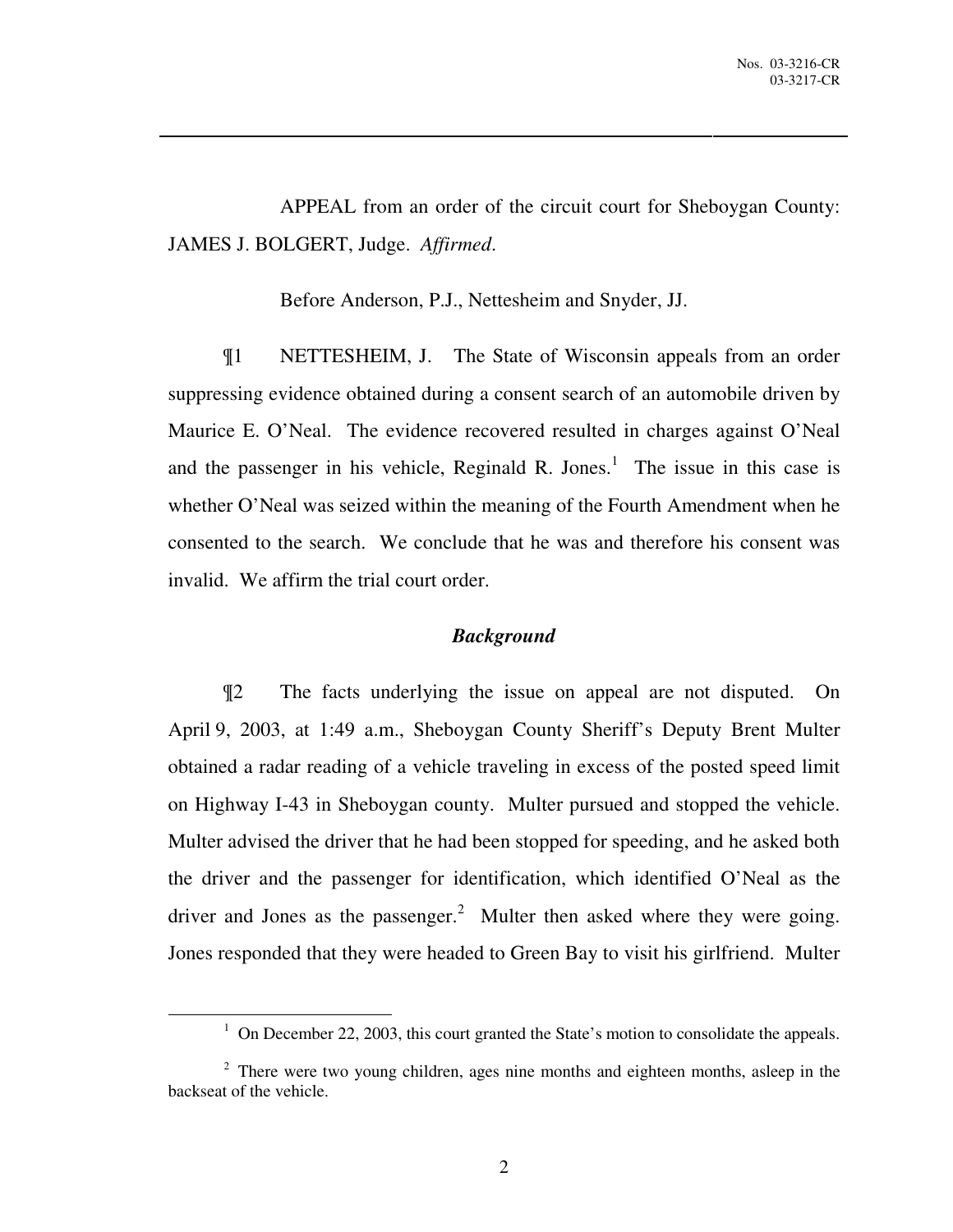asked how long they were planning to stay there and Jones first responded that they were going for a few days but later indicated that they were going for between a week and two weeks. Multer's initial exchange with O'Neal and Jones lasted approximately three to four minutes.

¶3 Multer returned to his vehicle to run checks on the identifications provided by O'Neal and Jones and the vehicle license plate. The checks did not reveal anything irregular or suspicious. Multer then wrote out a warning citation for O'Neal, but also called for backup assistance. Multer then returned to the O'Neal vehicle and requested O'Neal to accompany him to the rear of the vehicle. O'Neal complied, and Multer explained the warning citation to him. At this point, Deputy Brad Abel arrived as backup; however, he did not say anything to either Jones or O'Neal. Multer then returned both identification cards to O'Neal. Jones remained seated in the car during this exchange.

¶4 Once he had returned the identification cards, Multer asked O'Neal if he had any further questions regarding the citation and O'Neal indicated that he did not. Less than a few seconds later, Multer asked O'Neal whether there was anything illegal in the vehicle. O'Neal responded that there was nothing illegal in the vehicle, whereupon Multer asked if O'Neal would mind if he searched the vehicle. This process is known as a "Badger"—a police interdiction technique by which the officer attempts to obtain the person's consent to a search even though the officer has no legal basis to further detain the person. *See State v. Williams*, 2002 WI 94, ¶¶7, 43, 255 Wis. 2d 1, 646 N.W.2d 834. In response to Multer's request to search the vehicle, O'Neal responded, "No, go ahead." The search uncovered a semiautomatic handgun under the front passenger seat and cocaine under the hood of the vehicle. O'Neal and Jones were placed under arrest.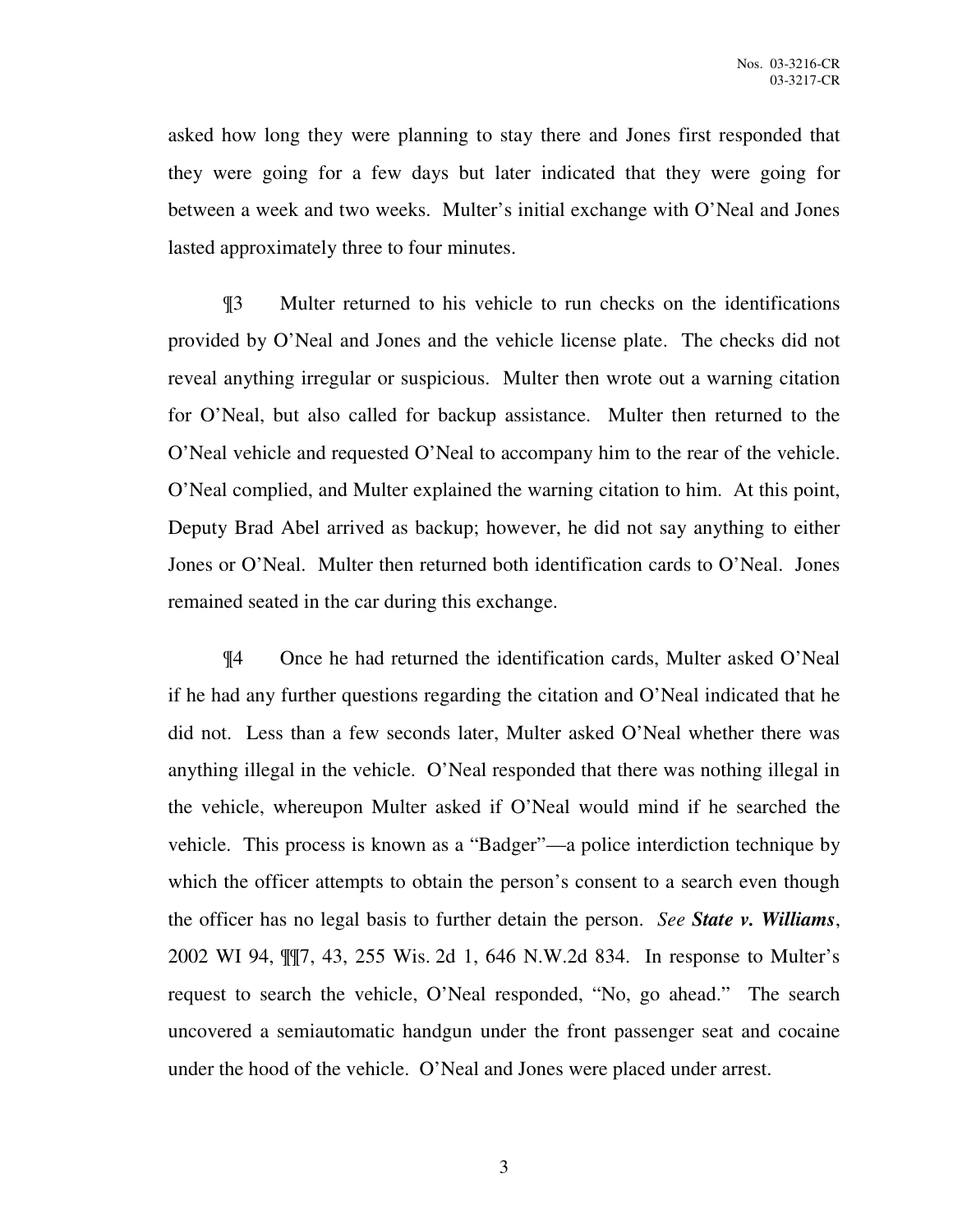¶5 The State charged both Jones and O'Neal with possession with intent to deliver cocaine as a party to the crime pursuant to WIS. STAT. §§ 961.41(1m)(cm)4. and 939.05 (2003-04).<sup>3</sup> In addition, the State charged Jones with carrying a concealed weapon pursuant to WIS. STAT. § 941.23, and charged O'Neal with knowingly keeping a vehicle for controlled substances use pursuant to WIS. STAT. § 961.42(1). These charges were repeated in the informations filed against O'Neal and Jones following their bindover at preliminary hearing.

¶6 O'Neal and Jones then moved for the suppression of the evidence found in the vehicle. Relying on the supreme court's decision in *Williams*, both O'Neal and Jones argued that O'Neal's consent to the search of his vehicle was invalid. Following a hearing and a consideration of the parties' briefs, the trial court issued a bench decision granting the motions to suppress. The court determined that under the totality of the circumstances, and particularly Multer's request that O'Neal step out of the vehicle and the contemporaneous arrival of the backup deputy, a reasonable person in O'Neal's position would not have felt free to leave once the traffic matter had been completed. Instead, the court concluded that a reasonable person would have felt compelled to remain and respond to Multer's follow-up request to search his vehicle. The State appeals.

#### *Discussion*

¶7 At the outset, we clarify the issue in this case. Neither O'Neal nor Jones challenges the legality of the initial stop of the vehicle. In addition, the trial court found, and neither party disputes, that the traffic stop had concluded prior to

 $\overline{a}$ 

<sup>&</sup>lt;sup>3</sup> All references to the Wisconsin Statutes are to the 2003-04 version unless otherwise noted.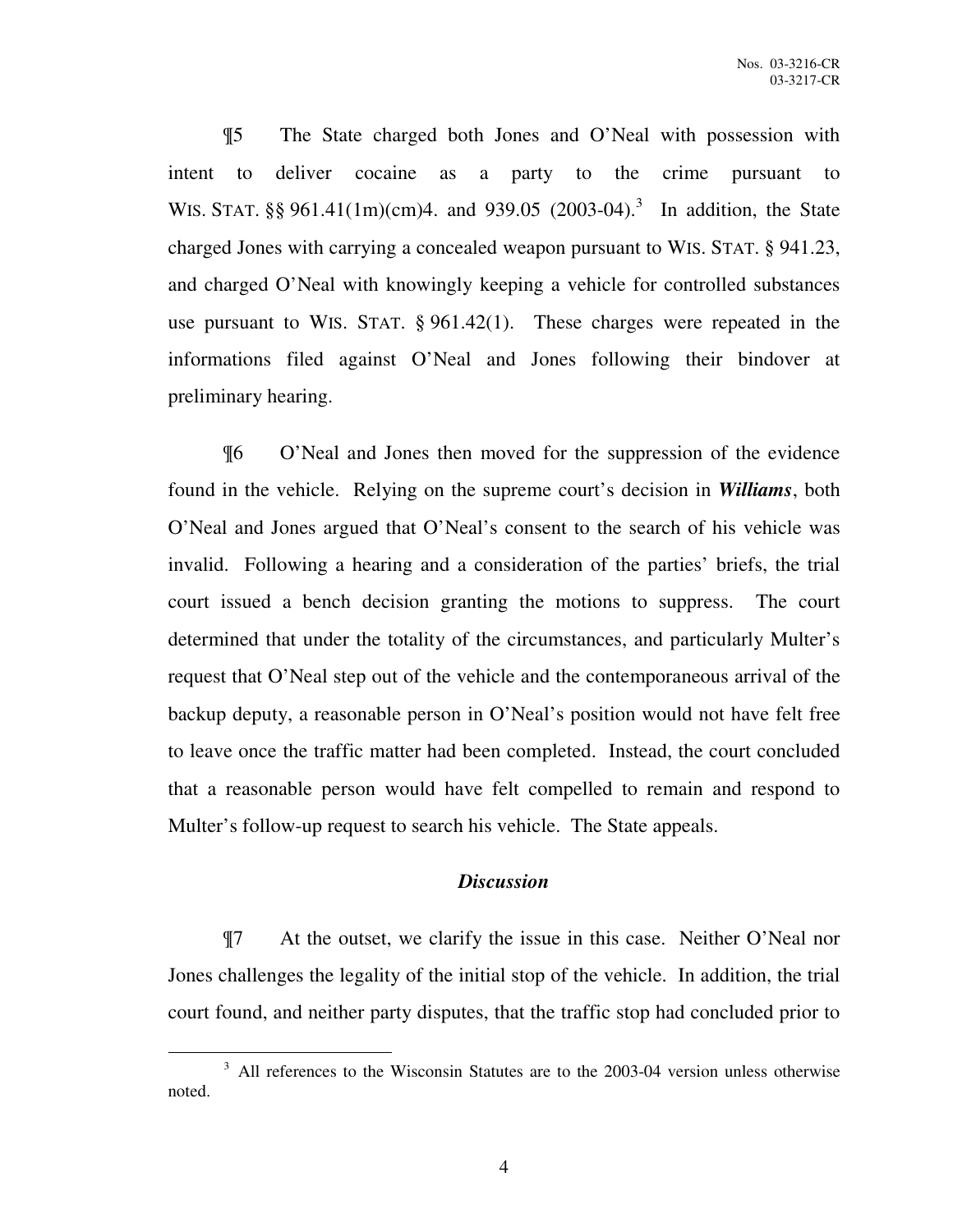Multer's request to search O'Neal's vehicle.<sup>4</sup> Therefore, the issue is narrowed to whether O'Neal was "seized" for purposes of the Fourth Amendment when he consented to the search of the vehicle.

 $\overline{a}$ 

 It is quite clear based upon the established evidentiary facts in this case that the traffic stop had concluded before [Officer] Fetherston questioned Williams about contraband in the car and asked for permission to search. Fetherston told Williams he would be free to go after he signed the warning citation; Williams did so, and the citation was handed to him. Fetherston had already returned Williams' driver's license and rental papers. Fetherston said, unequivocally, "[w]e'll let you get on your way then okay." Fetherston and Williams shook hands and exchanged common parting pleasantries ("have a good day" and "take care, we'll see you"), and turned away from each other, at least momentarily.

 Although the determination in *Williams* suggests that a handshake or parting statements are factors to be considered in whether a traffic stop has concluded, there is case law holding that a traffic stop is concluded when the driver has received his or her citation and driver's license. *See United States v. West*, 219 F.3d 1171, 1176 (10th Cir. 2000) ("A traffic stop may become a consensual encounter, requiring no reasonable suspicion, if the officer returns the license and registration and asks questions without further constraining the driver by an overbearing show of authority."). Therefore, this case does not involve a question of whether Multer impermissibly exceeded the scope of an ongoing traffic stop. *See State v. Gaulrapp*, 207 Wis. 2d 600, 558 N.W.2d 696 (Ct. App. 1996) (officer had not issued citation at the time request to search was made). While the State's assertion that this is a *Williams* case relies on the trial court's determination that the traffic stop had concluded, the analysis employed in *Williams* is not so simplistic. Rather, the analysis focuses on how a reasonable person would react under the totality of the circumstances. *Williams*, 255 Wis. 2d 1, ¶4.

 Also on this matter, we note that although Jones and O'Neal agree with the trial court's determination that the traffic stop had concluded and a second seizure occurred, their arguments differ. Jones contends that the transition from traffic stop to consensual encounter was so "seamless" that it would be imperceptible to a reasonable person and as such, a reasonable person would not have felt free to leave the scene. O'Neal argues that the traffic stop had completed and the officer then lacked reasonable suspicion to seize O'Neal. However, O'Neal overlooks that the State does not argue that reasonable suspicion justified Multer's actions. Rather, the State contends that the traffic stop had concluded and that, pursuant to *Williams*, a reasonable person in O'Neal's situation would have believed he or she was free to leave the scene. We therefore analyze this case under the approach taken by Jones and the State.

<sup>&</sup>lt;sup>4</sup> We are satisfied that Multer's issuance of the warning citation to O'Neal and Multer's return of O'Neal's and Jones' identification cards support the parties' and the trial court's conclusion that the traffic stop had ended prior to O'Neal's consent. In *State v. Williams*, 2002 WI 94, ¶26, 255 Wis. 2d 1, 646 N.W.2d 834, the court determined: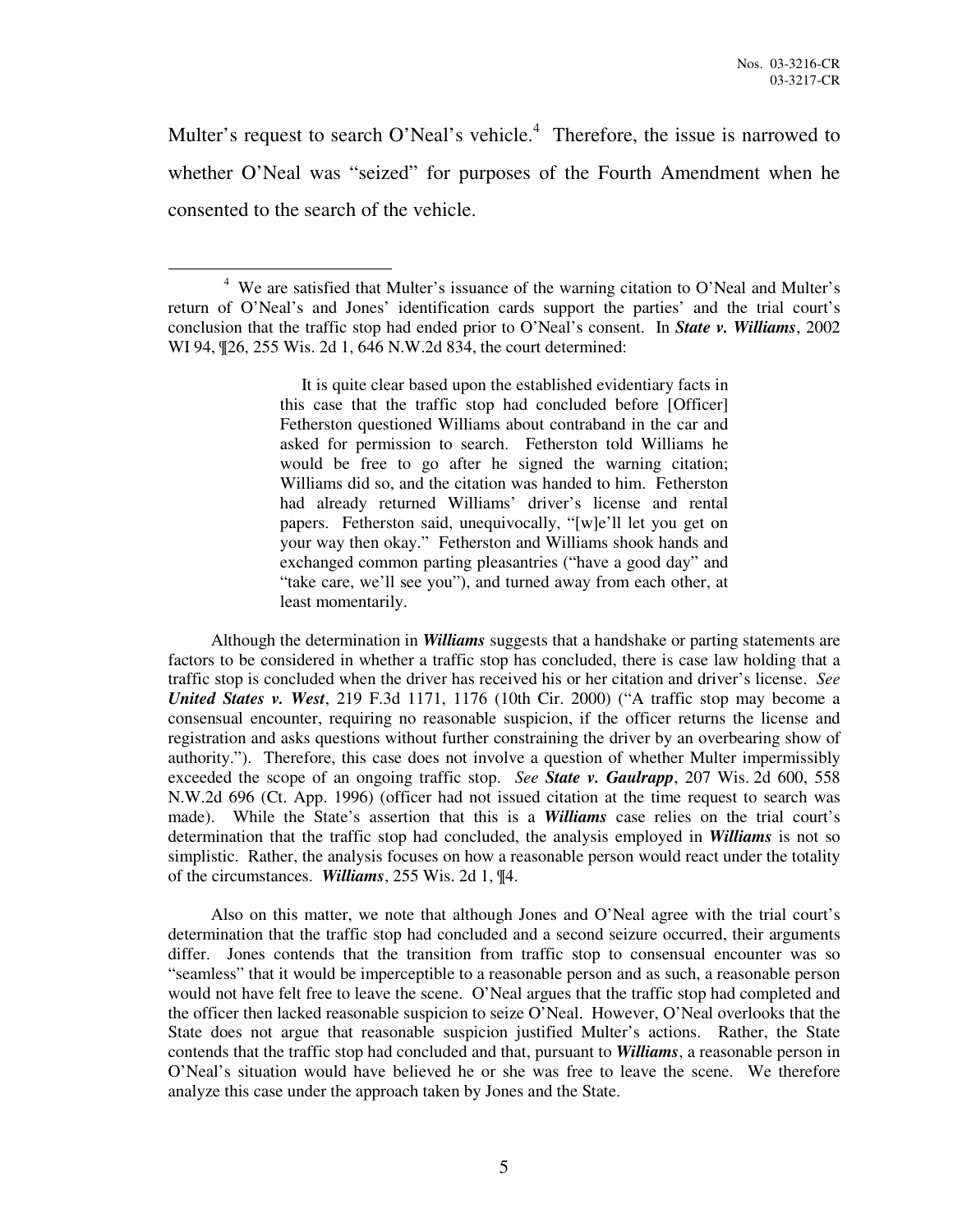¶8 "When a Fourth Amendment challenge is raised at the trial court level, the trial court considers the evidence, makes findings of evidentiary or historical fact, and then resolves the issue by applying constitutional principles to those historical facts." *State v. Griffith*, 2000 WI 72, ¶23, 236 Wis. 2d 48, 613 N.W.2d 72. "On review, this court gives deference to the trial court's findings of evidentiary or historical fact, but determines the question of constitutional fact independently." *Id.* Thus, whether O'Neal was illegally seized at the time he gave his consent presents a question of constitutional fact which we review de novo. *See Williams*, 255 Wis. 2d 1, ¶17.

¶9 Warrantless searches are per se unreasonable under the Fourth Amendment. *Id*., ¶18. However, a search authorized by consent is wholly valid unless that consent is given while an individual is illegally seized. *See id*., ¶¶19- 20. O'Neal and Jones contend that O'Neal was illegally seized at the time he gave his consent. Whether O'Neal was in fact seized for purposes of the Fourth Amendment requires the application of an objective test as to whether, "in view of all of the circumstances surrounding the incident, a reasonable person would have believed that he [or she] was not free to leave." *Id*., ¶4 (citing *United States v. Mendenhall*, 446 U.S. 544, 554 (1980)). "The general rule is that a seizure has occurred when an officer, 'by means of physical force or show of authority, has in some way restrained the liberty of a citizen ….'" *Williams*, 255 Wis. 2d 1, ¶20 (citing *Mendenhall*, 446 U.S. at 552).

### ¶10 The *Mendenhall* test adopted by the Supreme Court is as follows:

[A] person has been "seized" within the meaning of the Fourth Amendment only if, in view of all of the circumstances surrounding the incident, a reasonable person would have believed that he [or she] was not free to leave. Examples of circumstances that might indicate a seizure, even where the person did not attempt to leave,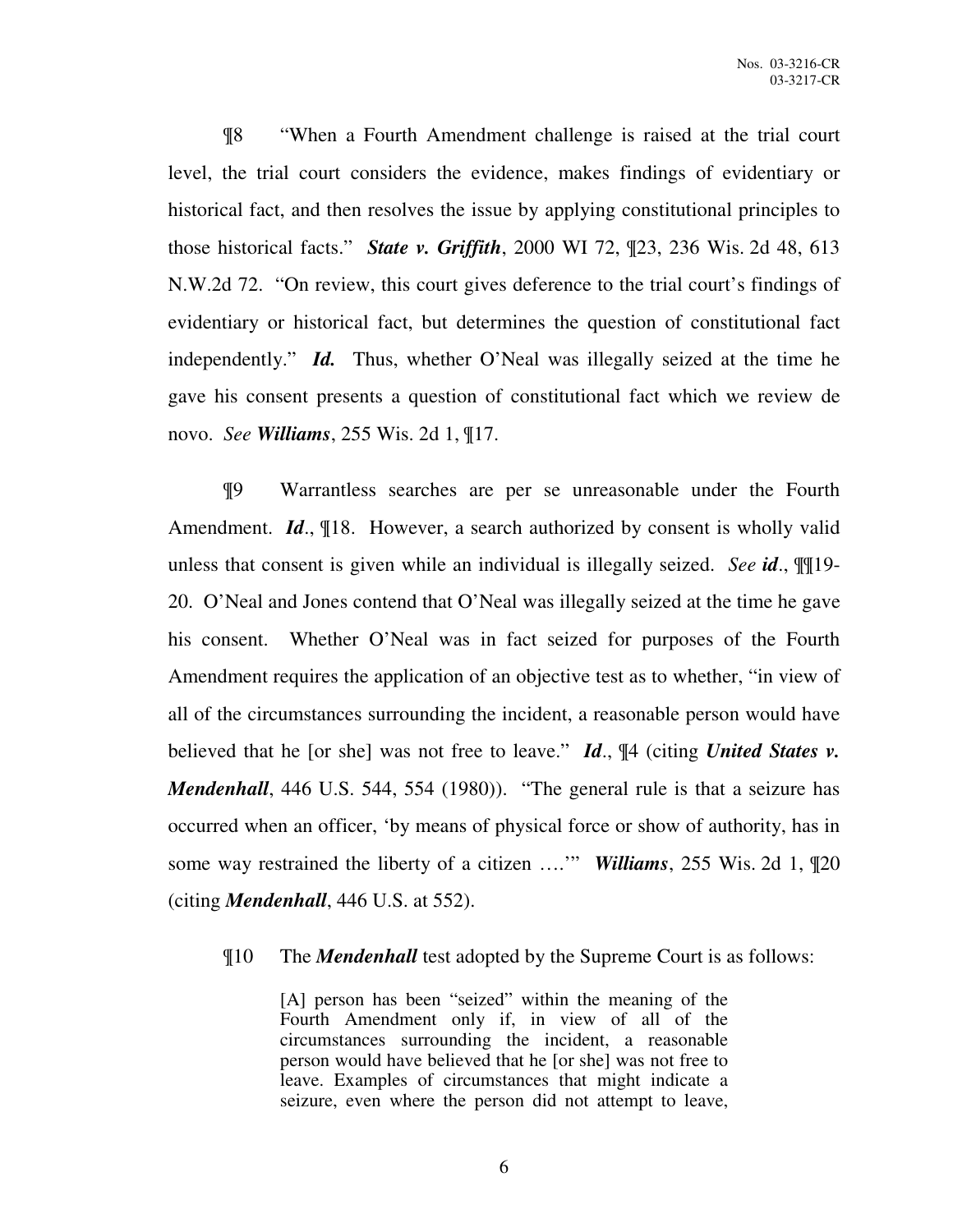would be the threatening presence of several officers, the display of a weapon by an officer, some physical touching of the person of the citizen, or the use of language or tone of voice indicating that compliance with the officer's request might be compelled. In the absence of some such evidence, otherwise inoffensive contact between a member of the public and the police cannot, as a matter of law, amount to a seizure of that person.

*Mendenhall*, 446 U.S. at 554-55 (citations and footnote omitted).

¶11 The supreme court applied the reasonable person test in *Williams*. There, Williams was stopped for speeding on I-94. *Williams*, 255 Wis. 2d 1, ¶2. The state trooper conducting the stop employed a "Badger." (*See supra* at ¶4). The trooper called for backup assistance, issued a warning citation, returned Williams' driver's license and other paperwork, said "[we]'ll let you get on your way then," shook hands, and headed back to his squad car. *Williams*, 255 Wis. 2d 1, ¶¶7-12. After a step or two, the trooper abruptly turned around and began questioning Williams about whether he had any guns, knives, drugs, or large amounts of money in the car, and asked for permission to search. *Id*., ¶12. Williams denied having any of the items in question and gave consent to search. *Id*.

¶12 Noting that "questioning alone does not a seizure make, and the fact that this defendant … spontaneously and voluntarily responded to the officer's questions is not enough to transform an otherwise consensual exchange into an illegal seizure," the court concluded that a reasonable person in Williams' position would have felt free to decline to answer the officer's questions and simply "get on [his] way." *Id*., ¶28 (citation omitted).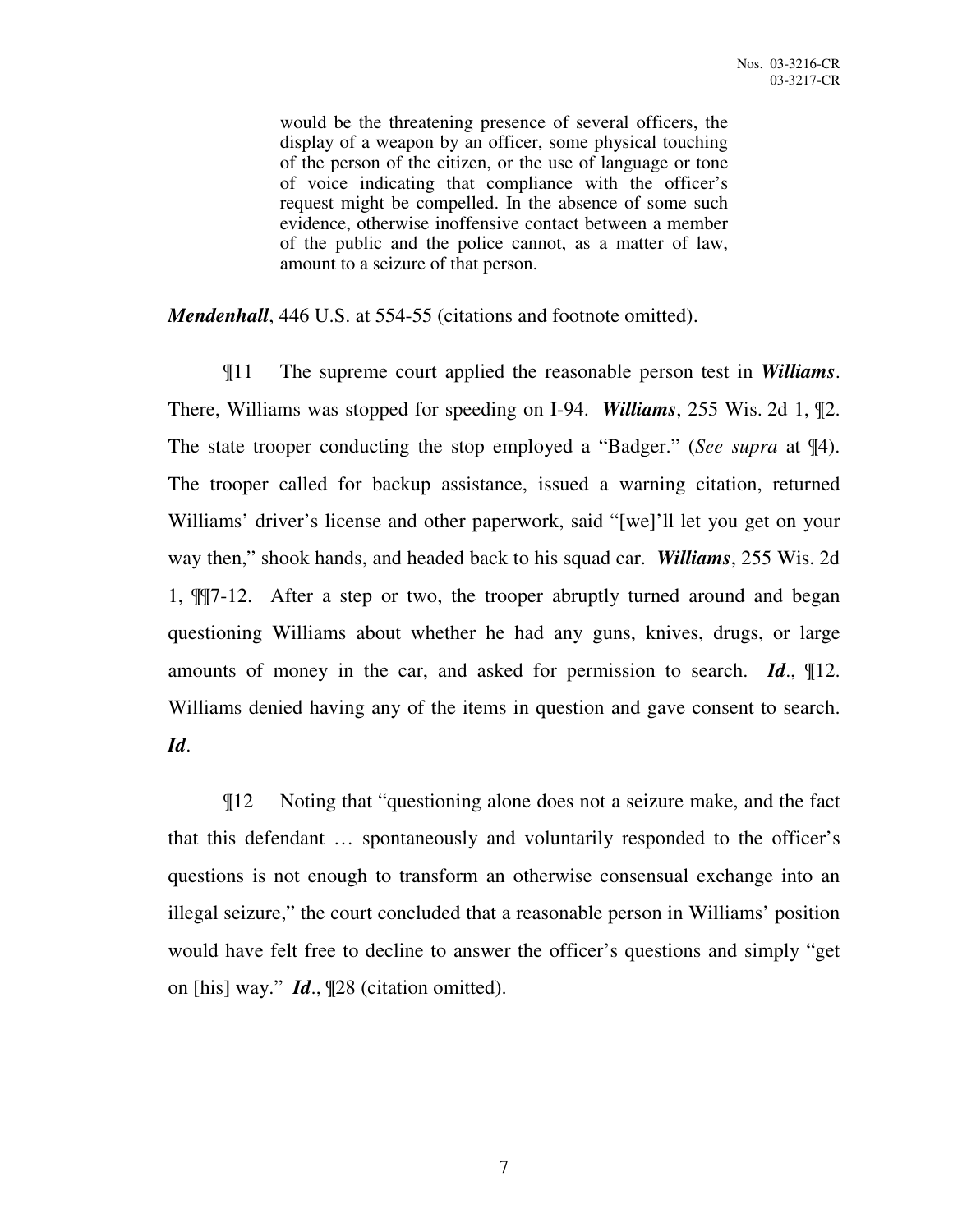¶13 In so holding, the *Williams* court stated that the fact that the officer "had just invited Williams to 'get on [his] way' strongly influences our conclusion." *Id*., ¶29.

> The officer's words and actions, considered as a whole, communicated permission to leave, as the traffic stop was over. The officer did nothing, verbally or physically, to compel Williams to stay. That Williams stayed, and answered the questions, and gave consent to search, is not constitutionally suspect, and does not give rise to an inference that he must have been compelled to do so.

*Id*.

¶14 The *Williams* court rejected the court of appeals' conclusion that the tone, tenor and rapidity of the officer's questions; the presence and stance of the backup officer, whose squad lights were still flashing; the location; and the time of night combined to constitute a seizure. *Id*., ¶30. Instead, the *Williams* court concluded that the change in tone and tenor of the officer's voice was not so significant that the officer's questions took on the character of an official command compelling compliance. *Id*., ¶31. The court also concluded that the presence and behavior of the backup officer, who did not display a weapon or physically touch Williams, was not so intimidating as to convert the exchange into a seizure. *Id*., ¶32. Finally, the court determined that the presence of emergency lights was not significant and neither the time (2:30 a.m.) nor the location (a rural stretch of highway) contributed to a coercive atmosphere. *Id*., ¶¶33-34.

¶15 This case has obvious similarities to *Williams*. In both cases, the defendants were stopped for routine traffic violations, both officers employed a "Badger" technique, and both drivers complied with the officer's request to step out of the vehicle and move to the rear bumper area where the officer issued a warning citation. *See id*., ¶9. In addition, two squad cars, at least one with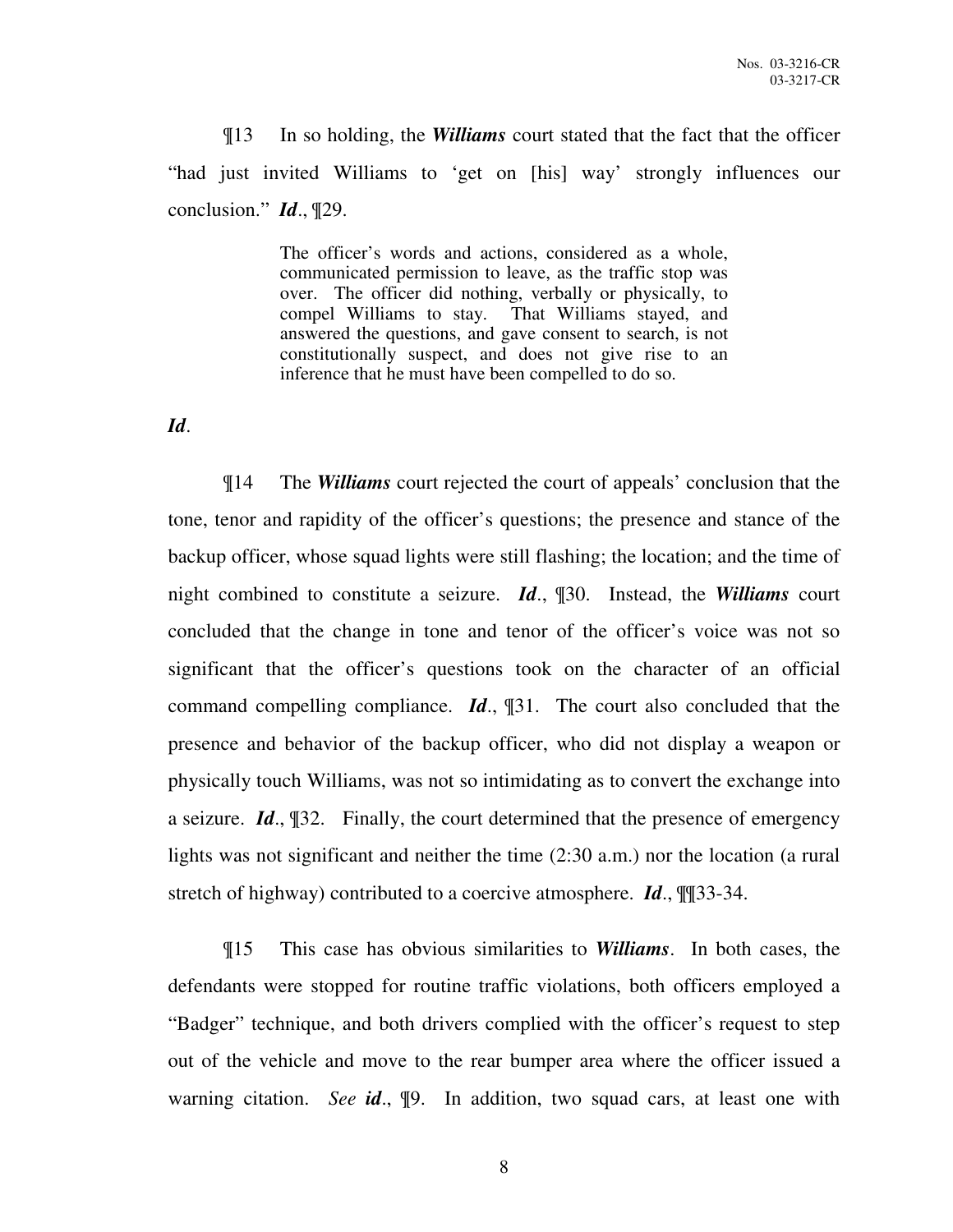emergency lights activated, and a backup deputy were present in each case. *See id*., ¶8.

¶16 However, the cases differ in one important aspect—a difference correctly noted by the trial court in this case. In *Williams*, the officer told Williams, "This is a warning for speeding, need a signature and we'll get you on your way then." *Id*., ¶9. The officer handed the citation to Williams and asked if he had any questions, to which Williams responded that he did not. *Id*., ¶11. The officer then stated, "Good, we'll let you get on your way then okay." *Id*. Williams and the officer shook hands and both took a step or two back to their vehicles before the officer asked Williams if he had any illegal items in his vehicle. *Id*., ¶12. While in this case, Multer handed O'Neal the warning and returned the identifications, Multer never advised O'Neal that he was free to leave. Nor did Multer engage in any physical exchange with O'Neal, such as a handshake or other gesture, conveying the idea that O'Neal was free to leave.

¶17 As noted above, the officer's invitation to Williams to "get on [his] way" strongly influenced the supreme court's conclusion. *Id*., ¶29. While we agree with the State that the supreme court did not establish a bright-line rule that an officer must say "have a nice day" or shake hands with an individual in order for an ensuing encounter to be consensual, it is clear that the court saw those facts as sufficient to tip the scale in favor of a finding that the subsequent encounter was consensual. We therefore read *Williams* to require some verbal or physical demonstration by the officer, or some other equivalent facts, which clearly convey to the person that the traffic matter is concluded and that the person should be on his or her way. Absent that, it is a legal fiction to conclude that a reasonable person would deduce, infer or believe that he or she is free to depart the scene.

9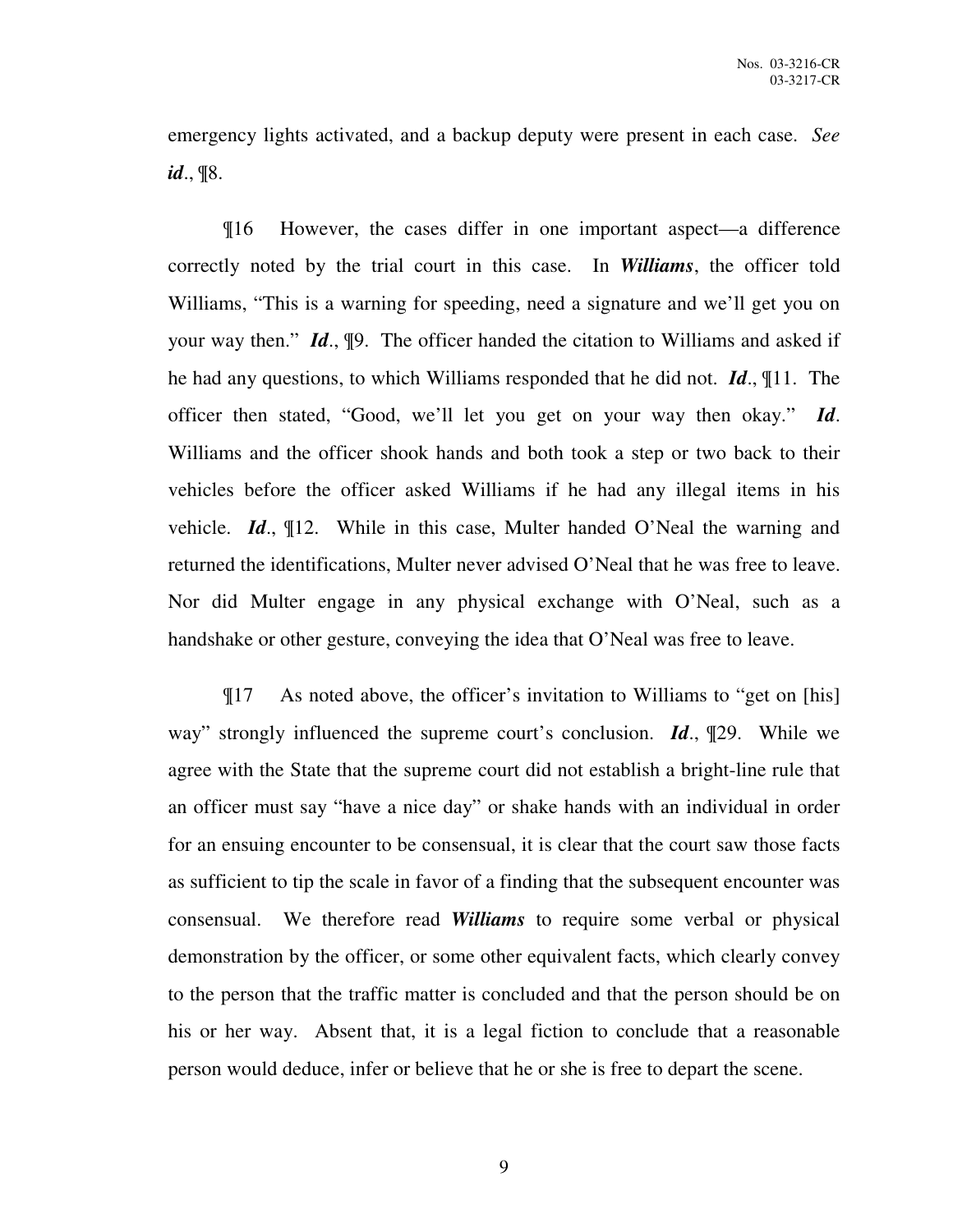¶18 In this case, Multer started down this path, but he did not complete the journey. Multer's issuance of the warning citation and the return of the identifications suggested finality to the matter, but within a few seconds thereafter, Multer put an accusatory question to O'Neal, inquiring whether anything illegal was in the vehicle, followed by his request to search the vehicle. Thus, there was no significant demarcation between the conclusion of the traffic matter and Multer's attempt to obtain O'Neal's consent to a search of the vehicle. Instead, the two matters were seamlessly woven together, which, as demonstrated in *Williams*, is the very purpose of the "Badger" technique.<sup>5</sup>

¶19 Here, the trial court determined that a reasonable person in O'Neal's position would have felt compelled to stay and answer Multer's questions.<sup>6</sup> The court expressly considered all of the underlying facts, noting the importance that the *Williams* court gave to the verbal exchange between the officer and Williams and further noting that no such equivalent evidence existed in this case.

 $\overline{a}$ 

 $5$  We note that the State mischaracterizes the trial court ruling as finding that the officer's statement in *Williams* that Williams could "get on his way" was dispositive. However, a review of the trial court's decision indicates that the trial court considered "all of the circumstances" before noting in the language cited by the State that "[t]his is the *Williams* case with an important factual distinction. In *Williams* the Supreme Court was strongly influenced by invitation of the officer to Williams to get on his way. No similar communication was given to O'Neal. The consent was invalid. The search was nonconsensual." That the trial court considered the absence of such a statement to be significant in its consideration of the totality of the circumstances is not surprising in light of the supreme court's statement in *Williams* that the officer's statement "strongly influence[d]" its decision. *See Williams*, 255 Wis. 2d 1, ¶29.

<sup>&</sup>lt;sup>6</sup> The State argues that the trial court impermissibly focused on O'Neal's subjective belief as to whether he was free to leave. The State cites to the trial court's statement that, "Mr. O'Neal didn't know under the totality of the circumstances that he could decline and leave the scene." However, immediately following this statement, the trial court states the proper objective inquiry, "The reasonable person would have felt compelled to stay and answer." The trial court later repeated the correct inquiry, stating, "Here's the issue: Would a reasonable person in this circumstance feel compelled to stay and answer? This Court answers yes, considering all of the circumstances …." We reject the State's contention that the trial court improperly applied a subjective analysis.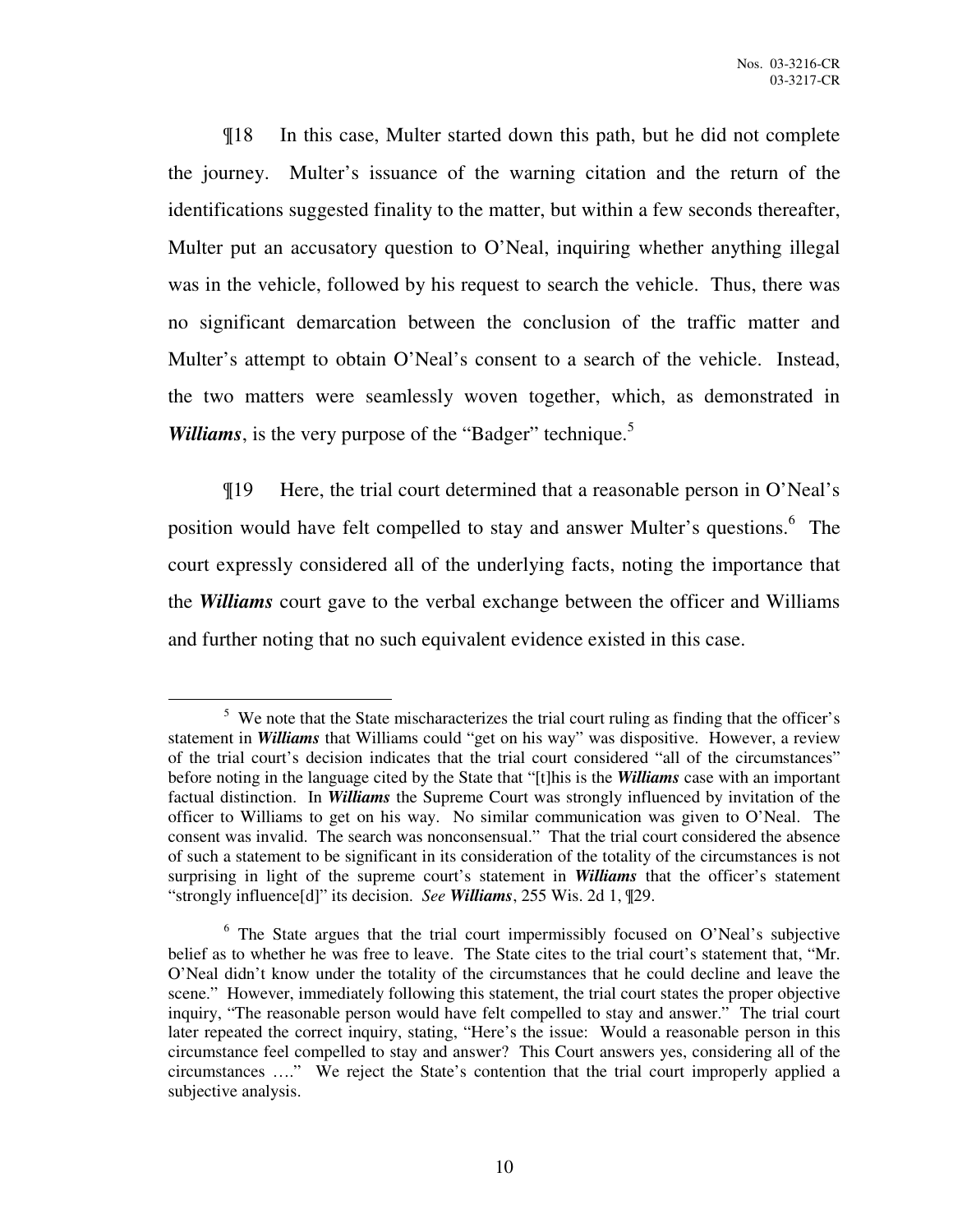¶20 The State argues that the trial court improperly considered Multer's request that O'Neal exit the vehicle because it occurred prior to the conclusion of the traffic stop. *See Williams*, 255 Wis. 2d 1, ¶27 (proper focus of analysis is on the events at the conclusion of the initial seizure and immediately thereafter). Given the proximity in time between the officer's request that O'Neal exit the vehicle, the arrival of the backup deputy and the request to search, we do not view the trial court's consideration of these facts as improper. We fail to comprehend how the trial court's consideration of this fact runs afoul of its obligation to consider "all of the circumstances surrounding the incident." *See Mendenhall*, 446 U.S. at 554 (a person has been "seized" within the meaning of the Fourth Amendment only if, in view of all of the circumstances surrounding the incident, a reasonable person would have believed that he or she was not free to leave).

¶21 Under the totality of the circumstances, we conclude that a reasonable person in O'Neal's position would not have believed that he or she was free to leave. As stated above, the circumstances underlying O'Neal's consent are very similar to those in *Williams*. While the *Williams* court did not view the tenor of the questioning, the presence of the backup officer, emergency lights, location and time of night as combining to constitute a seizure, *Williams*, 255 Wis. 2d 1, ¶¶30-34, it arrived at that conclusion after expressly stating that the fact "[t]hat the officer had just invited Williams to 'get on [his] way'" strongly influenced its decision, *id*., ¶29. The *Williams* court concluded that "[t]he officer's words and actions, considered as a whole, communicated permission to leave …." *Id*.

¶22 Here, Multer did not sufficiently communicate permission to leave either by word or action. We conclude, as did the trial court, that the absence of that fact from the surrounding circumstances results in a combination of factors that would have led a reasonable person to believe that he or she was not free to

11